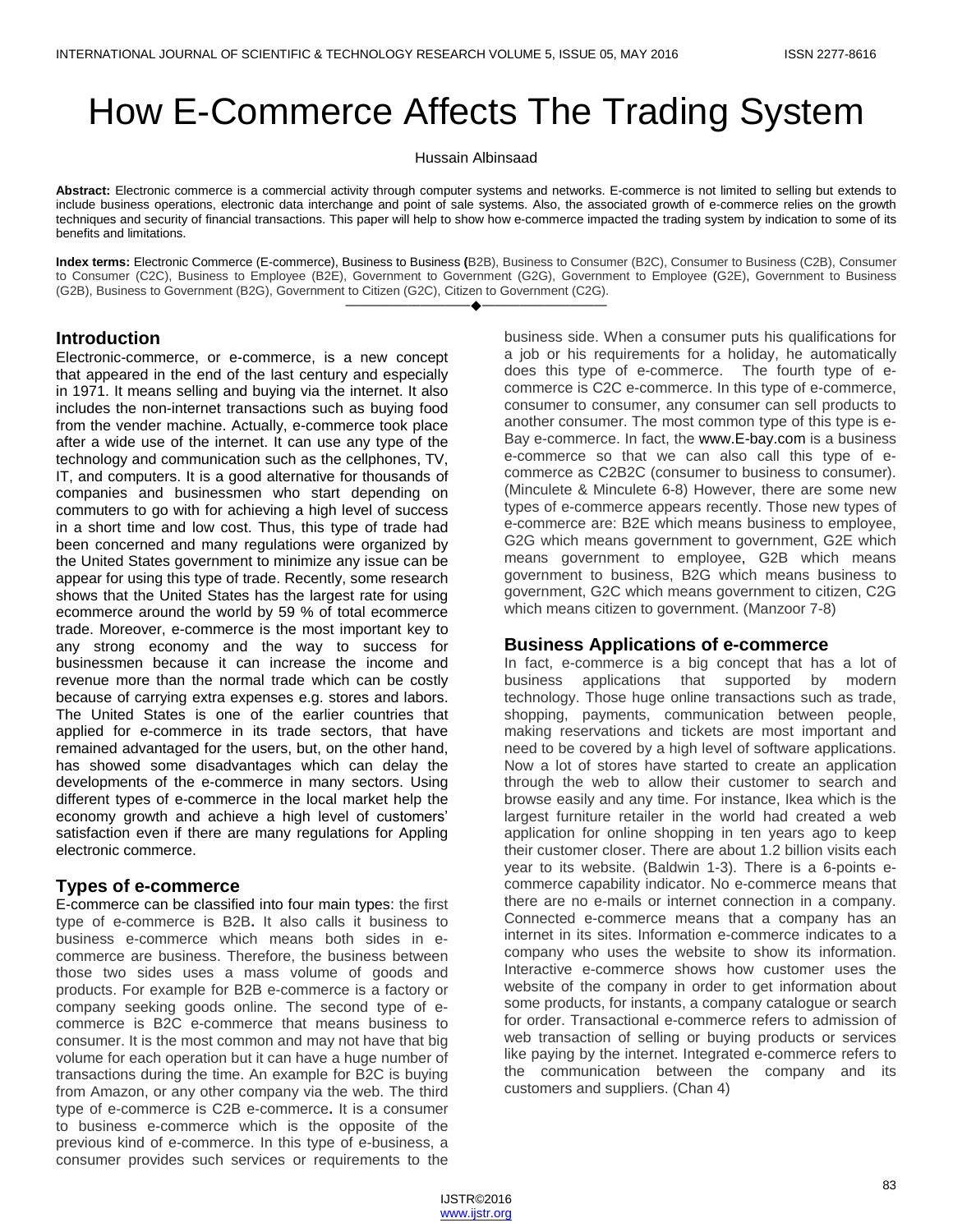#### **Ecommerce in the United States**

The United States has started using the electronic commerce in its market environment in the last century in 1970s. Since that time, the using of this technology has been increased because of the facilities provided by this service. The e-commerce between direct B2C businesses and consumers was increased by more than 21% to more than \$ 1 trillion for the first quarter in 2012. Also, it is expected to increase by 18.3 % in 2014 to reach about 1.3 trillion U.S. dollars. According to marketer, the U.S ecommerce will go beyond Asia and the Pacific North America this year as the largest market for e-commerce direct business-to- consumer B2C. That's mean it will reach to about 433 billion U.S. dollars by growth rate of 30 % compared to 409.05 billion U.S. dollars and growth of 12.2% in 2013, respectively. China is the main driver for growth in the region. It is expected to increase by 65% from 110.04 billion U.S. dollars in 2012 to 181.62 billion U.S. dollars in 2013. Also, China has 220 million buyers which is the highest rate in the world and is expected to almost double to reach 423.4 million by 2016. As Japan continues, market estimate at more than 140 billion dollars in 2013, contributing to the size of the area, although the United States is expected to remain the market a largest direct sales of e-commerce between businesses and consumers through the B2C in 2016, China will close the gap. While retail companies in the United States expand in the Asia-Pacific region to take advantage of the largest market for direct B2C e-commerce in the world, and international pay additional revenue, they continue to resort to Motion Point. (Morgan Stanly 148)

#### **Advantages of e-commerce:**

After many years of using e-commerce as a good choice to do the business, there are many advantages that make ecommerce is the best alternative for physical stores. "Consumers' rush to e-commerce is a challenge that brickand-mortar retailers have wrestled with for years". Banjo&Fitzgerald&Kapner 1). The first advantage of ecommerce is time management. Recently, time is money and must be managed in the perfect schedule. E-commerce can save the time, minimize the crowd, and make the distance a zero. "There is a phenomenon that impacts traffic to the physical stores and there is no doubt about it." (Banjo&Fitzgerald&Kapner 1). Moreover, with using ecommerce, there is no matter for the increasing of gasoline price because there is no need to use the transportations to make your deal. With the internet and high speed technology, buying and selling is easier and do multi tasks at same time in one place. In addition, through one screen, the buyer can browse and search for uncountable number of items because the seller has the opportunity to show the uncountable goods and products on one page. More than this, through the webpage, the shape or style of products can be exciting which can attract the consumers because it gives them an advantage to look and choose their favorite products. Therefore, it is necessary how to choose the website provider and how much capacity needed for estore. Thus, the cost of storing materials and goods will be reduced to the minimum level. For big families, it is difficult to spend many hours in the mall for shopping, so that online shopping is a good alternative instead of physical shopping. Also, online shopping always provides a reasonable price

and discount for the consumer. Online shopping can provide an extra help to those people who cannot to go the physical market because of the weather or the distance. Some people are traveling around the world for many reasons such as religion, business or tourism but they cannot provide their family or friends a gift for a special event because they are so far. It is so easy; just order it any time and any place. "Given how easy it is to find and buy books, electronics, and other items online, why do people continue to buy in stores at all?" (Goldfarb 1) One more important point for ecommerce is that it can help to reduce the trash of using papers. Papers are expensive and can be wasted but with electronic bills this problem almost has been solved. There are more benefits of e-commerce such as allowing customers to shop and do other transactions over 24 hours a day throughout the year from anywhere. Also, it allows the rapid delivery of e-commerce in some cases, especially for digital products. Moreover, it is encouraging competition that means customer can get lower prices. Actually, reducing costs will reduce the prices of the product, and improve the level of competition which means best products with better services before and after goods sales. As a result of the competition, the quality of product and service will be improved. Online electronic commerce provides information about the products and markets prices to meet the consumers' need such as new jobs, new products and services.

## **Disadvantages of e-commerce:**

However, ecommerce results some issues to the users. One issue is that ecommerce does not provide complete security for the users. Thus, some types of ecommerce such as banking transactions or any services provided by the internet are easy to attack by hackers. Therefore, there is a high risk for losing money and personal data such as passwords or private files. Ecommerce is not easy to control. For this reason, many governments around the world have established strict rules against ecommerce which delay free trade because the government wants to assure secured e-commerce. Sometimes, many governments issued rules to control the market which delay the improvement of its economy with ecommerce. Also, the speed of technological developments in the global market of design and development of websites and enhance their effectiveness and competitiveness is one of the most important challenges facing the continuity of these sites and e-commerce success through it. Besides that, the language and culture is other important challenges that prevent the interaction between many customers and among many websites. Therefore, there is an urgent need to develop software that will make the translation of texts into the languages understood by customers. In addition, it is necessary to consider the need to take into account cultural barriers, customs, traditions and values so as not to be a barrier toward the use of commercial sites. Some other regulations of ecommerce like unaccepted by some customers for buying from internet to their sense because of the risks relating to the quality of goods and a desire to be tested before buying, non-availability of computers with a large percentage of citizens in developing countries, non-Proliferation of the Internet dramatically in some developing countries, slow Internet and the difficulty of navigating through websites in some developing countries.